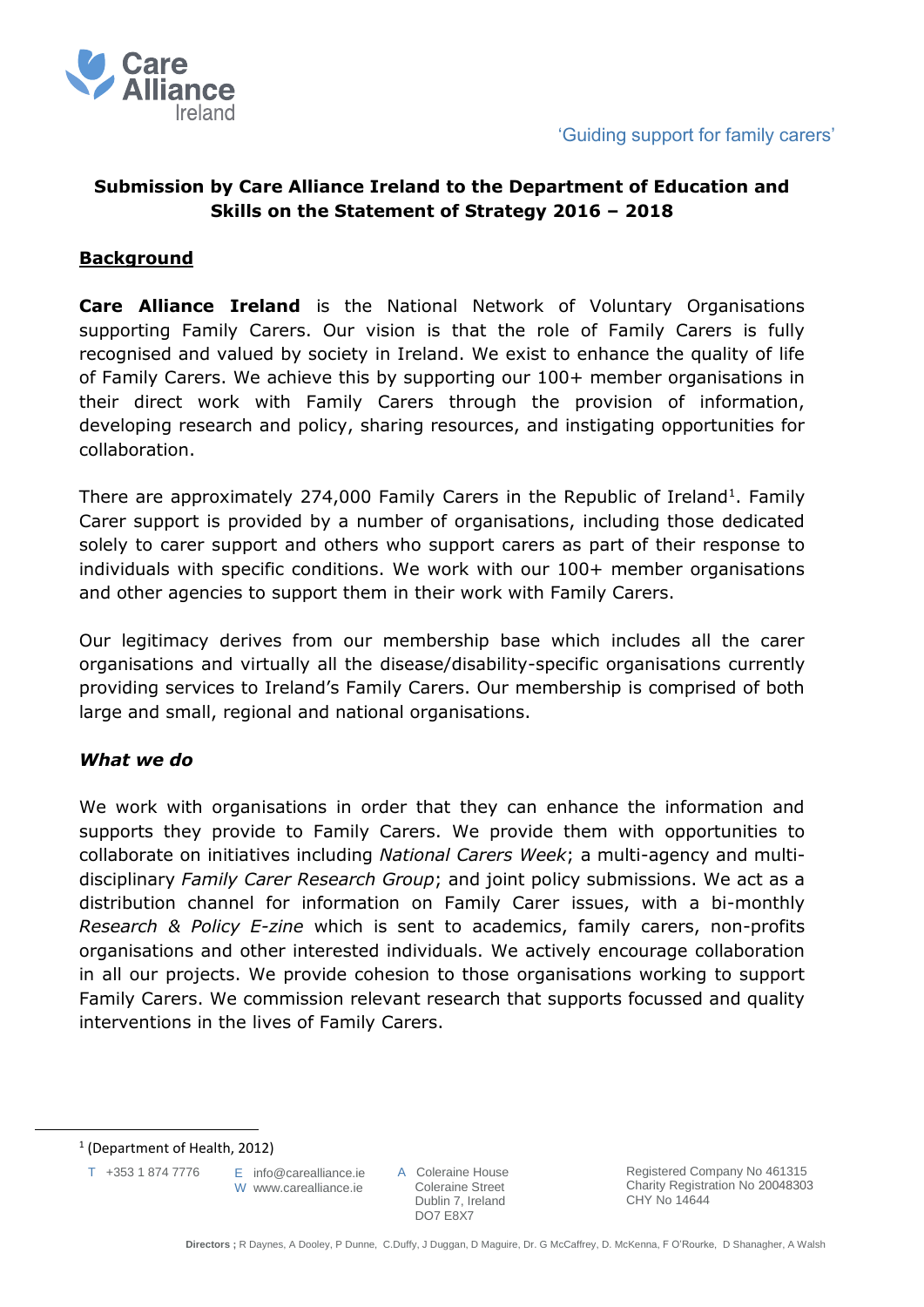

By focussing on these discrete functions (research, policy, information, collaborative ventures) we enable more of our member's funds to go directly to coal face services.

#### *Our Current Work in the Area of Education*

We are currently delivering a 'training the trainer' project to organisations who are supporting Family Carers across the country. This initiative is funded under the Dormant Accounts Funds 2016 Carers Measure 3. In doing this, we seek to magnify the scope and quality of the training which Family Carers can access through community and voluntary organisations.

We are also involved in an Erasmus+ European project that seeks to support educational professionals to better support young and young adults with significant caring responsibilities. This project will bring together the expertise and experience of our international colleagues to tackle some of the key issues for young carers who are finding it difficult to remain in education.

Nationally we collaborate with other not-for-profit and local Youth Service agencies in developing appropriate supports for young people with significant caring responsibilities. In addition, we are keen to ensure that research and policy guide practice across all sectors- including the education sector. Many Health & Social Care professionals and others in the community & voluntary sector access training we provide, and we ensure that relevant information is available to them to contribute to their continuing professional development and education.

#### **Education and Training for Family Carers**

Family Carers are those individuals who provide care and support to a loved one with a disability or illness in their own home. This can include personal care, domestic support and any other type of care necessary.

With specific attention to education and Family Care, it is clear that the existence of caring responsibilities for young Carers and young adult Carers has wide-ranging impacts across the life course. Young carers often experience the following issues (Becker & Becker, 2008)

- a lack of understanding from peers,
- restricted friendships,
- limited opportunities for social and leisure activities,

T +353 1 874 7776

E info@carealliance.ie W www.carealliance.ie

A Coleraine House Coleraine Street Dublin 7, Ireland DO7 E8X7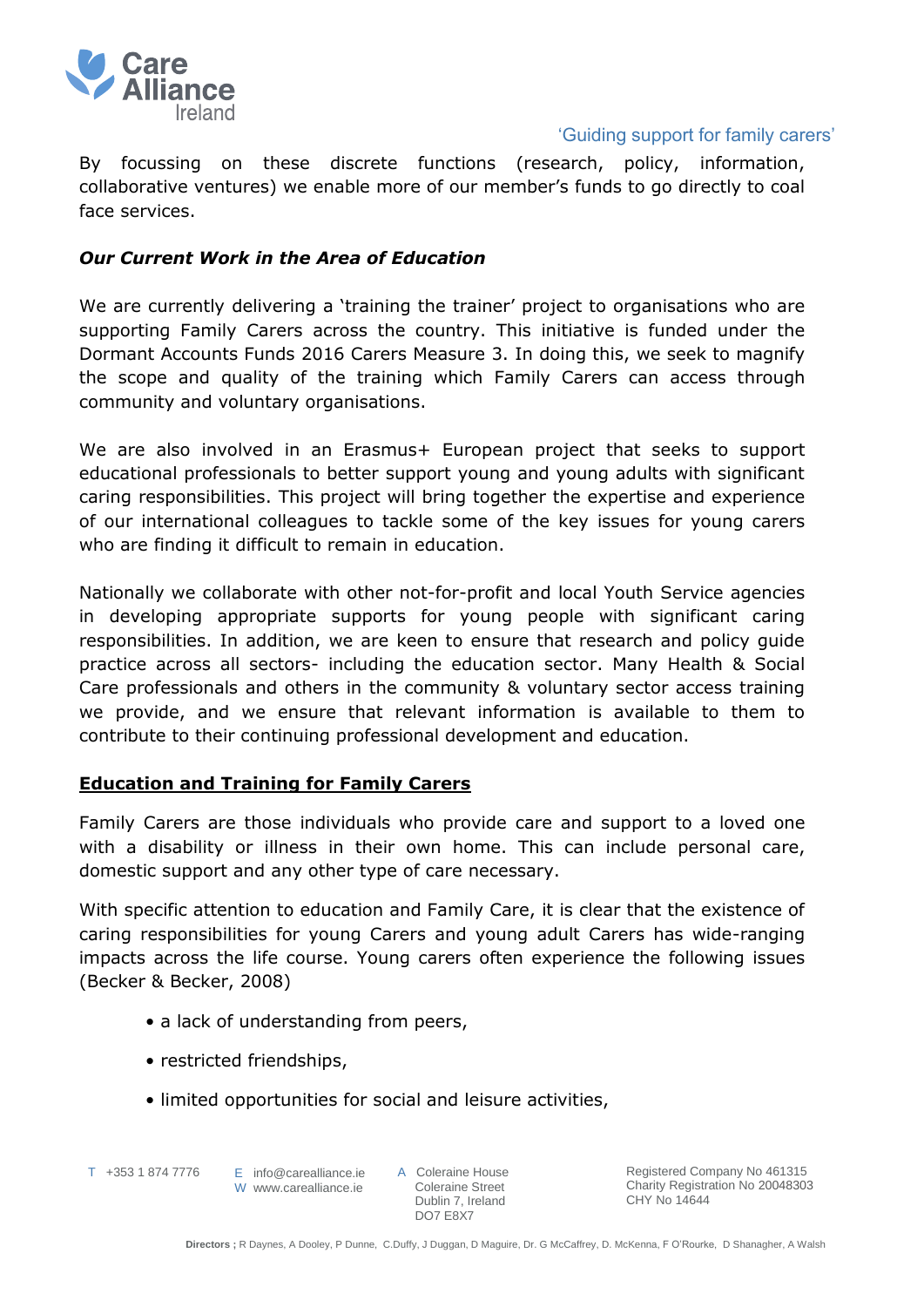

- emotional difficulties (such as worry, stress, anxiety, depression, anger, upset, resentment),
- health problems,
- feelings of exclusion or of being 'outsiders'.

According to the same study carried out in the in the UK (Becker & Becker, 2008), more than two out of three young carers are bullied at school; 39% of the young carers questioned said there was not a single teacher at their school who knew that they were a young carer; of those whose teachers did know that they were young carers, more than half (52%) did not feel supported by them.

The National Carers' Strategy sets out Government's commitment to recognising and respecting carers, and to responding to their needs across a number of policy areas. The Strategy assigns responsibility for a number of actions relating to young carers and carers more generally, to the Department of Education and Skills. Specific actions include:

*1.1.6: Promote more proactive approaches to the identification of carers and to addressing their needs among staff and organisations that are likely to encounter individuals in caring situations.*

*2.2.1: Raise awareness and understanding among education providers of the signs that children and young people have caring responsibilities and the impact of caring on them.*

*2.2.2 Encourage statutory agencies to review the way that they respond to children and young people with caring responsibilities.*

*3.2.1: Identify gaps in the content of current training programmes for carers.*

*3.2.2: Enhance the accessibility of education and training courses through the use of face-to face, on-line and distance learning options.*

*4.2.4: Explore how back-to-work and education training courses can be tailored to the needs of carers who wish to return to the workplace*

Whilst we are encouraged by the progress on many of these actions, it is clear that more progress must be made to ensure that Family Carers across the life course can access training and education supports which are appropriate and speak to the vision of the new government to use the recent economic success to make peoples' lives better.

T +353 1 874 7776

E info@carealliance.ie W www.carealliance.ie

A Coleraine House Coleraine Street Dublin 7, Ireland DO7 E8X7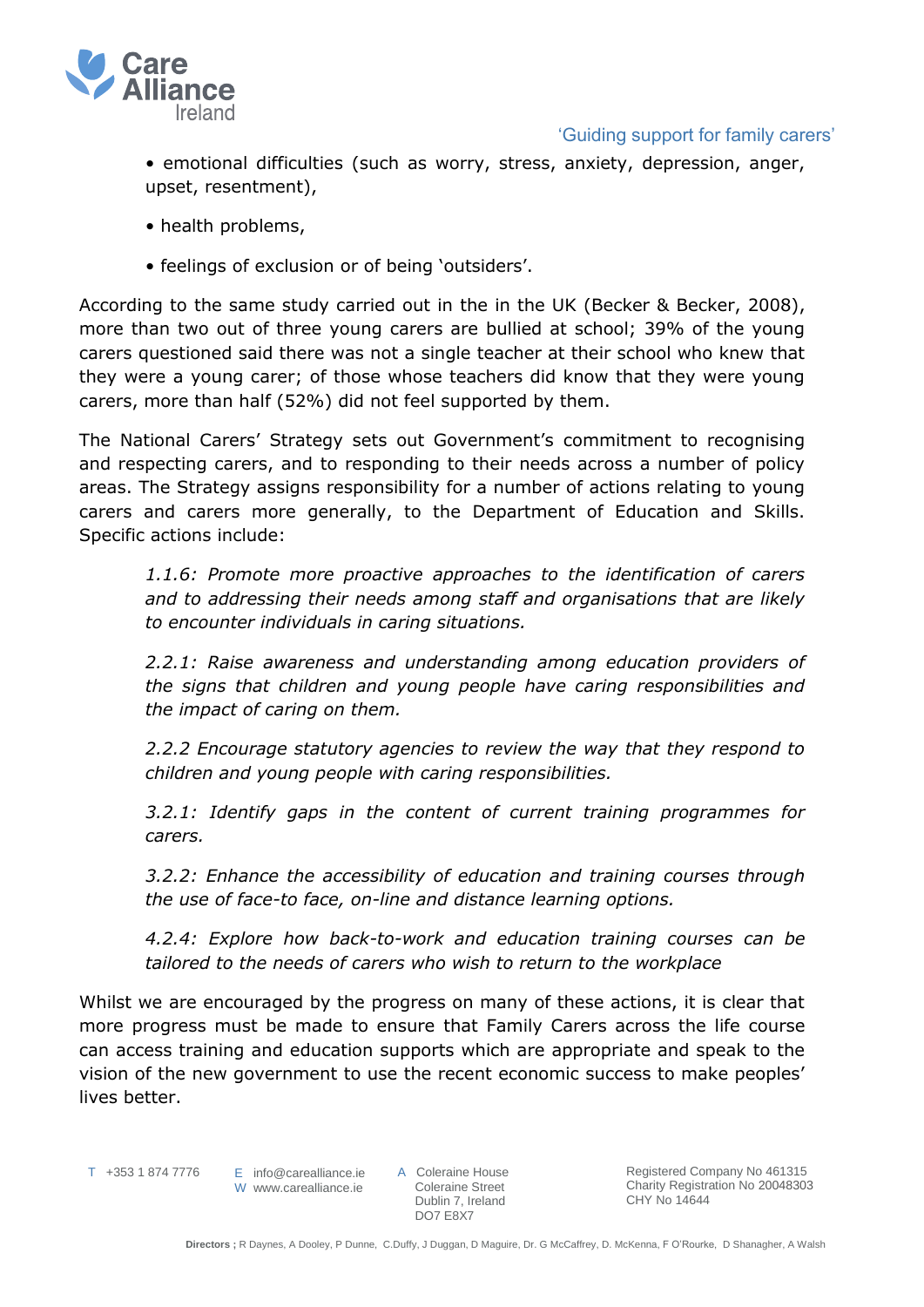

It is of course important to understand that the impact of caring responsibilities with regards to education is not restricted to children or young carers- thousands of learners across the life-course are affected by their caring responsibilities. Yet, Family Carers have not been identified as a key disadvantaged group in previous strategy documents by the Department of Education and Skills, nor indeed by the current Programme for Government.

It is vital, therefore, that the needs of Family Carers are included with the new departmental Statement of Strategy for 2016-2018. To this end, Care Alliance Ireland has identified five key points for consideration by the Department at this time.

# **Key Asks**

1) Include Young Carers as an identified vulnerable group, by developing a Young Carers Education Strategy

It is clear that Young Carers' educational needs are heavily impacted upon by their caring responsibilities. Young Carers are often faced with the choice between completing their homework or making sure those whom they feel responsible for are safe and well, and cared for. Young Carers can face high levels of absenteeism, being unable to keep up with coursework, and the same mental health difficulties as other Family Carers (including stress, depression, anxiety and insomnia). These issues need to be addressed in a specific manner, and ensuring that a specific education strategy encompassing these issues is developed will go a long way to providing for better outcomes.

2) Introduce a classification of 'young carers' in the 'Census at School' which will report on the numbers of young people with caring responsibilities identified in the school system.

Having access to the exact number of young people who provide care at any level is crucial to ensure the correct supports are in place. Depending on the broader national Census of population is not sufficient, as many families do not wish to disclose the levels of care a young person may be providing. Recent NUI Galway research (2015) suggests that there could be upwards of 56,000 young people of

T +353 1 874 7776

E info@carealliance.ie W www.carealliance.ie

A Coleraine House Coleraine Street Dublin 7, Ireland DO7 E8X7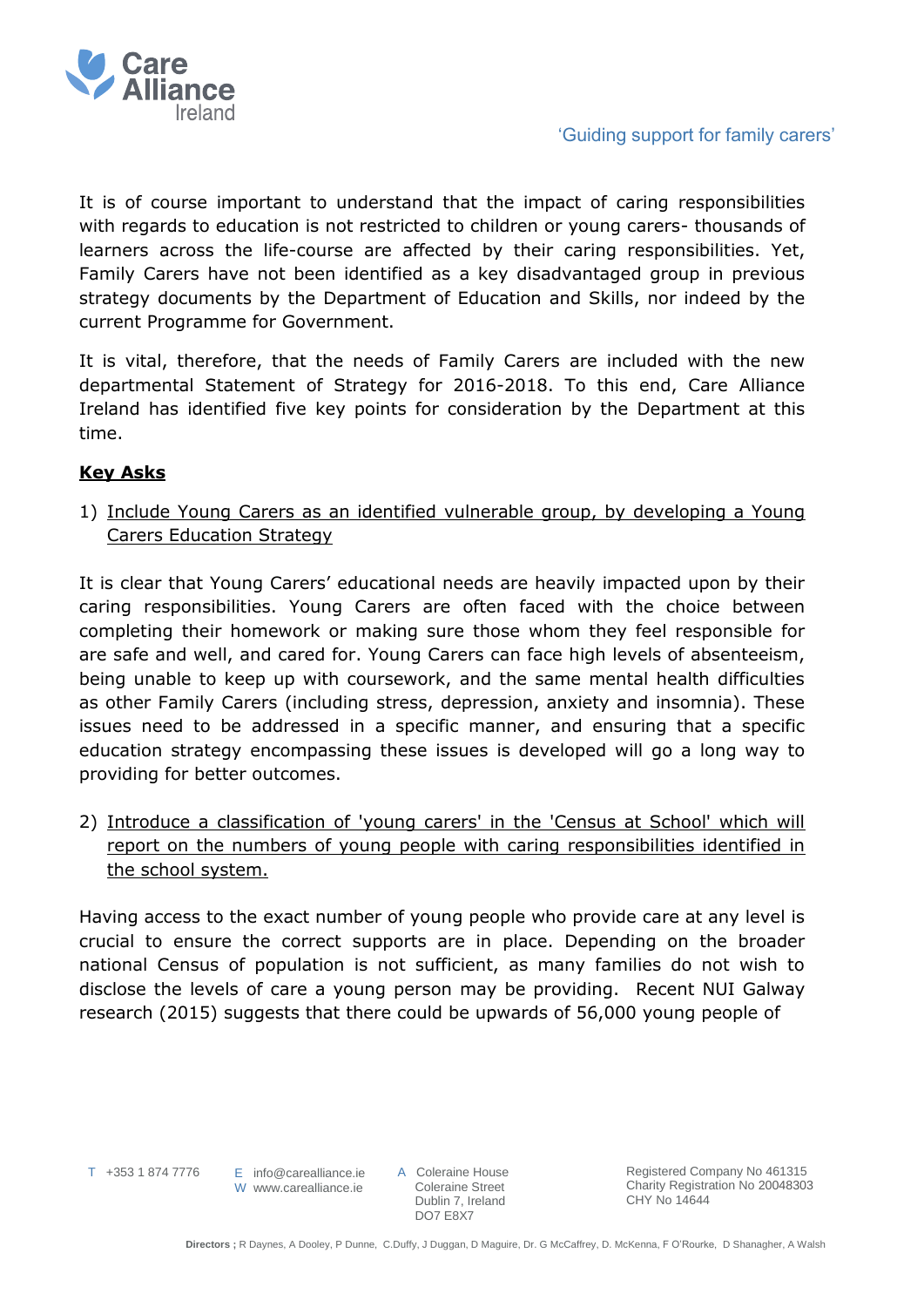

school-going age providing care to another family member<sup>2</sup>. In addition, stigma is still a significant problem for those families experiencing mental health difficulties and drug and alcohol dependencies. This is likely to ensure that the real number of children and young people with caring responsibilities is much greater than currently understood.

3) Increased collaboration between organisations such as Family Carers Ireland (member of Care Alliance Ireland) and youth groups across the country who already work to support young carers throughout existing programmes.

A number of organisations and groups across the country work with young carers in a variety of settings, and who already have resources which they are willing to share with the Department. Collaboration is vital to ensure that resources are not wasted and that proven methods of supporting young carers already in place are duplicated where appropriate.

4) Creation of a designated Young Carer link teacher within every school in the country.

Having a designated Young Carer link teacher in each school who is equipped with the skills to help identify young carers (working in partnership with all staff in the school) will create a point of contact for young carers to access support and understanding within the education system. Not only will this person have the skills to work with young carers directly (most likely as an additional yet specifically named role), but also will work with teachers and parents to create an environment which is understanding and supportive to those pupils who have caring responsibilities at home. The key task is to ensure that young carers do not slip through the net at any point in their educational career.

5) Ensure young adult carers and former carers are recognised as a vulnerable group and prioritised for additional supports within third level institutions.

Access to third level education remains difficult for many young adult carers. Just as parents of young children are identified as having specific support needs in their roles as parents, so those third level students with caring responsibilities for other members of their families should also. Whilst the responsibility for accessing these supports will lie with the student themselves, having tutors and lecturers who understand a campus-wide policy on Family Caring responsibilities.

 $\ddot{\phantom{a}}$ 

E info@carealliance.ie W www.carealliance.ie

A Coleraine House Coleraine Street Dublin 7, Ireland DO7 E8X7

<sup>&</sup>lt;sup>2</sup> The Health Behaviour in School-aged Children (HBSC) study which was conducted by researchers in the Health Promotion Research Centre at the National University of Ireland, Galway. Health Behaviour in School-aged Children (HBSC) is a cross-national research study conducted in collaboration with the World Health Organisation (WHO) Regional Office for Europe. The figure extrapolated is a multiple of the 2011 Census Data. Such a difference needs to be explored in more detail.

T +353 1 874 7776